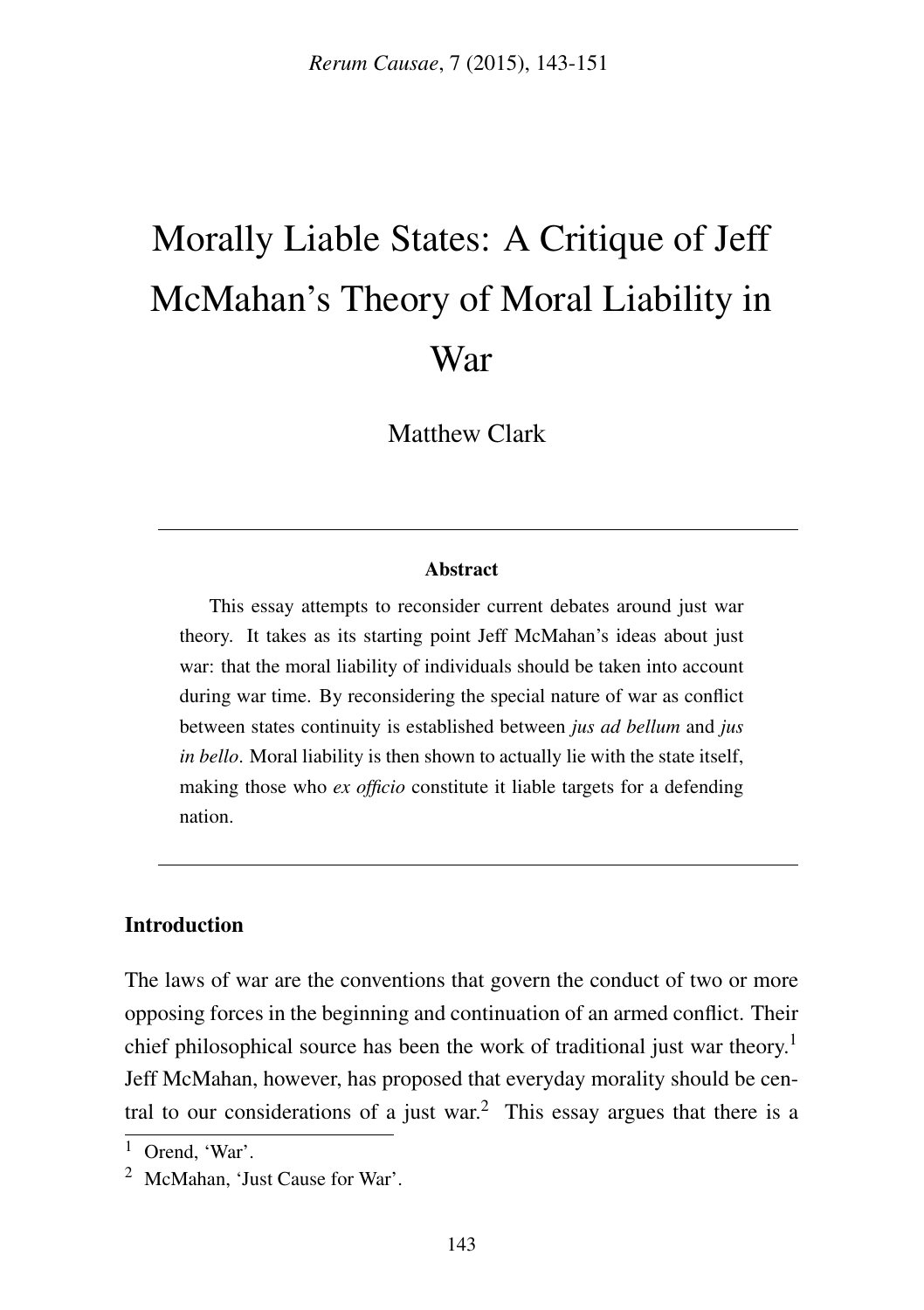separate morality for war and that the existence of states, and their position as moral actors, actually requires one: as such the moral liability of an individual soldier ought not to be considered.

This essay will first of all flesh out McMahan's own theory for morality in war. Then look at a number of proposals that can be made for maintaining separate moralities in war and in peace. Through a development of the one of these (collectivism), we will see that we ought to maintain a distinct conception of the laws of war.

#### I. McMahan, Moral Liability and Warfare

McMahan holds that 'the most common and least controversial justification for initially harming another person is that the person *deserves* to be harmed, or is *liable* to be harmed, because of something he has done – usually an act of wrongdoing, or an act that has inflicted, or may otherwise inflict, a wrongful harm.<sup>3</sup> In coming towards you and threatening to attack you, I make myself *liable* to attack by you, which, as you acted in self-defence, you are not morally responsible for; instead I am, as the initial aggressor. In this way the '*ex ante* redistribution of inevitable harm away from those who are innocent and toward those who are responsible for a threat of wrongful harm' is a form of justice, specifically '*preventative justice*.'<sup>4</sup> (McMahan makes similar points about corrective and retributive judgements.<sup>5</sup>)This commonsense intuition of justice, which McMahan holds to be one of our most basic moral intuitions about harm and harming, forms the basis for his theory on war.

He defines this further by distinguishing liability from 'desert'.<sup>6</sup> While desert denotes harming a person for the end of harming in itself, simply because that is the end he deserves; liability requires something more than this, it requires a 'condition of instrumental efficacy' to be satisfied (i.e. it prevents

<sup>3</sup> McMahan, 'Laws of War'.

<sup>4</sup> Ibid.

<sup>5</sup> Ibid. 498-9.

<sup>6</sup> Ibid. 499.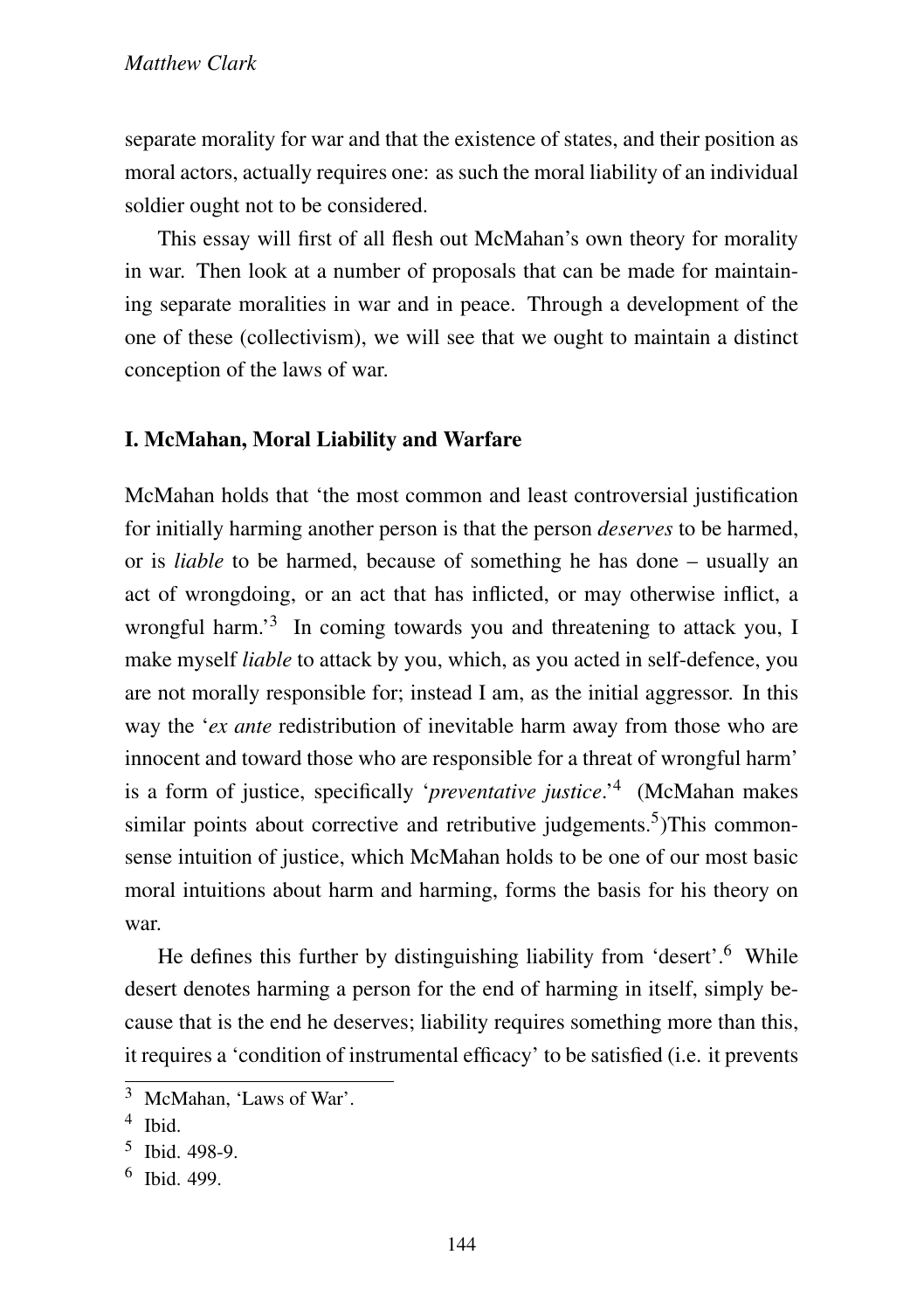someone from doing harm, or compensates someone for a wrong). It is with this strong and fairly incontrovertible moral intuition that McMahan builds up his theory of just war. McMahan feels that an adversary is moral liability is determined by the harm that they can cause.<sup>7</sup> In warfare this harm is characterised by its relation to an aggressor and the reasons he has for fighting (whether he has just cause at *any time*) and proportionality. Given a just cause and keeping within the bounds of proportionality, does not make a combatant liable to harm in the waging of war. In this way someone fighting a just cause may be justified in killing a civilian, if that civilian has made herself liable to harm by unjustly engaging – even vicariously – in the pursuit of the war.

This outcome goes against our intuitions on this matter and the question can easily be put at this point, that moral liability is all well and good as a justification in everyday morality, but war is different from the everyday. It is worth here however briefly going over the arguments as to why moral liability may apply to war. McMahan attempts to do this largely by arguing against the distinction for relatively standard moral consideration in *jus ad bellum* – such as the similarly asymmetric distinction between the aggressor nation (liable) and the attacked nation acting in self-defence – and the neutrality imposed by *jus in bello*, where different standards are said to apply.<sup>8</sup> It is only by destroying this distinction that McMahan can justify taking into account the moral liability of soldiers. If we can save such a distinction then we can continue to not consider the moral liability of soldiers.

We will now consider arguments against McMahan and for maintaining this distinction, to see if a separate morality for war can be justified. By removing this distinction, he hopes to show that the supposed special moral standards of war are untenable. The first types of arguments for the distinction between wartime and peacetime morality that McMahan characterises are those he labels as 'consent' based arguments. They hold that asymmetry between the two, is based on the fact that by being soldiers there is at least

<sup>7</sup> McMahan, 'Just Cause for War' 21.

<sup>8</sup> McMahan,'Laws of War' 499.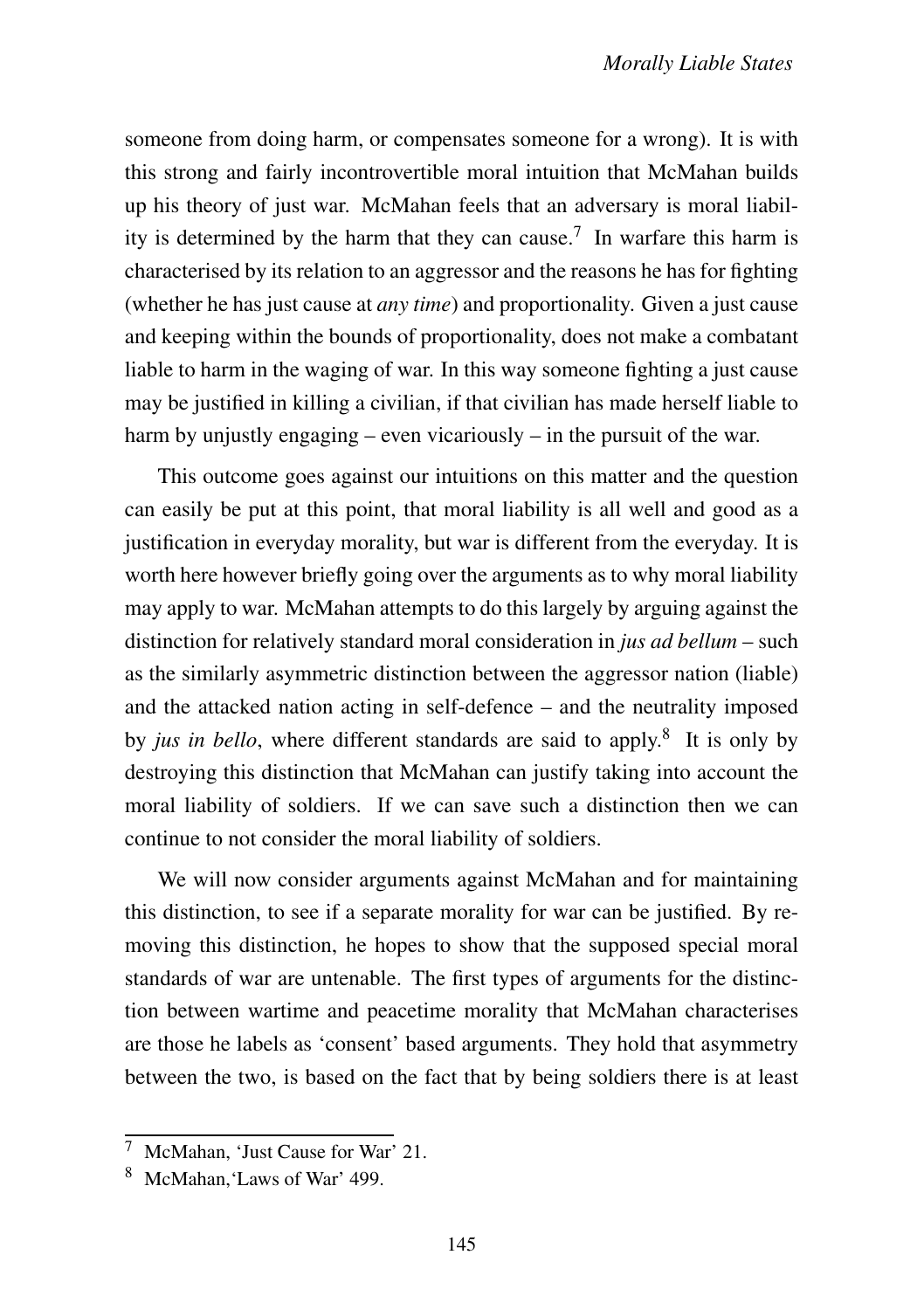#### *Matthew Clark*

an implicit consent to being harmed.<sup>9</sup> McMahan here draws a distinction between consent and upholding a convention.<sup>10</sup> In becoming a soldier, one does not accept oneself simply as a viable target for harming – in McMahan's example a Polish patriot fighting the Nazis could not be said to think it was morally justified for him to be harmed – one is merely accepting a convention: that it is better that soldiers target soldiers than civilians. The Polish patriot would, McMahan argues, be just as justified in fighting if he rejected the convention; the Nazi as unjustified in killing him. For McMahan, the asymmetry of moral liability persists in wartime: the aggressor makes herself morally liable to harm, by posing harm initially. McMahan draws a pertinent distinction here between accepting the possibility of being harmed by fighting, and consenting to harm. The 'consent' approach to maintaining a different morality in *jus in bello* therefore fails.

The next style of argument defending the *jus ad bellum*/*jus in bello* distinction, is that put forward by rule-consequentialists. Rule-consequentialists argue for a different war-time morality by saying that the rules that give us the best outcomes are the ones to follow, and that in this case that is the ones codified in the laws of war. It is a good that many civilians should not die, so we do not allow soldiers to attack civilians. McMahan rejects these essentially by first of all questioning how these rules would overcome our natural intuitions about moral liability (that is, essentially declaring himself a deontologist),  $11$  but then by asking how war differs morally from other kinds of conflict, except in terms of scale. He suggests that fighting is fighting, and that it does not matter if two people are fighting or a million. It is beyond the scope of this essay to enter into the deontology/consequentialist debate, so for the sake of argument let us accept that McMahan is correct here. His latter objection is not so forceful, as we will see below.

McMahan next attacks the 'collectivist' response to maintaining a dis-

<sup>9</sup> Ibid. 500.

 $10$  Ibid.  $500-2$ .

<sup>&</sup>lt;sup>11</sup> McMahan, 'Laws of War' 504-5.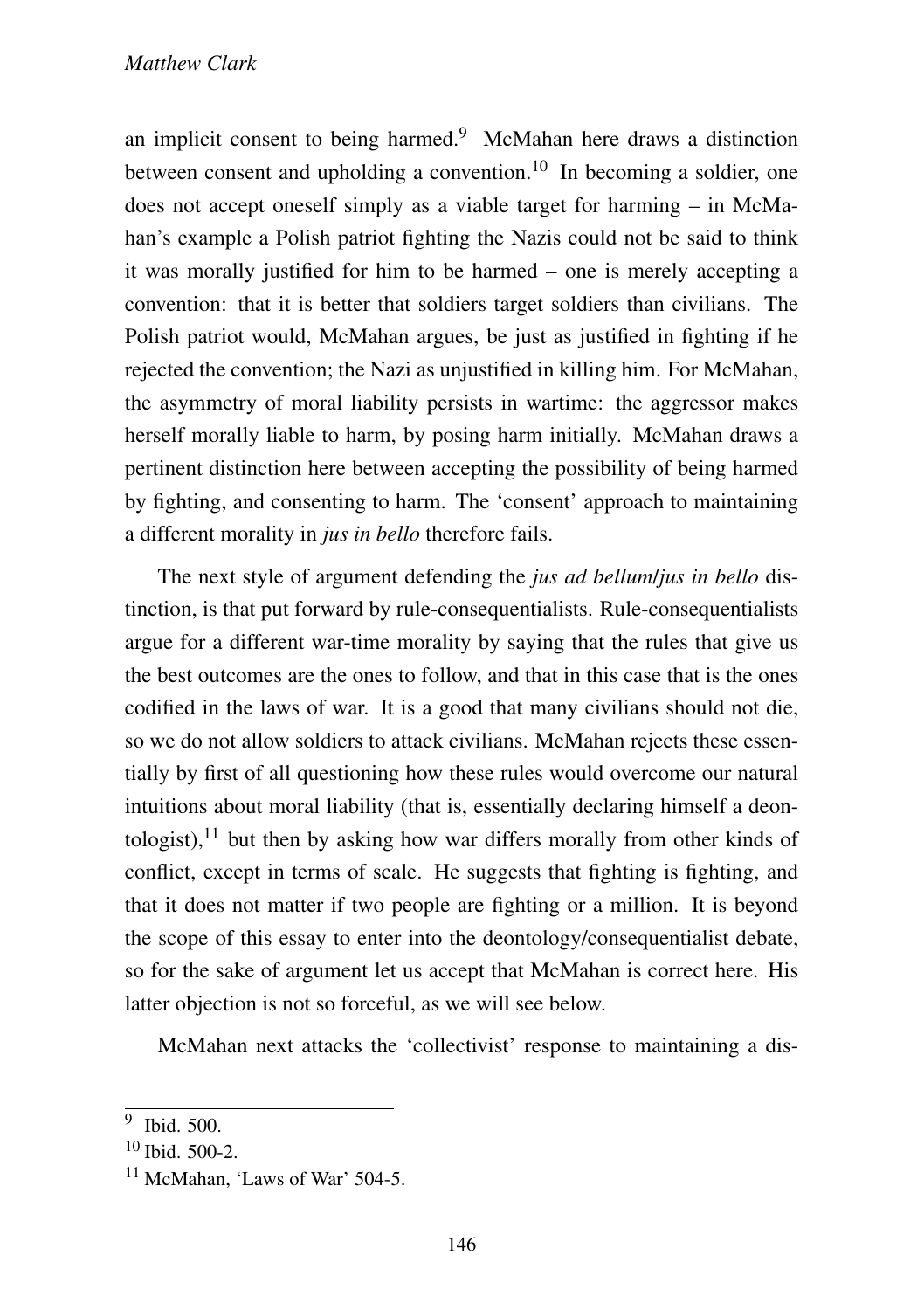tinct morality in war and peace.<sup>12</sup> There are two collectivist approaches he characterises here, which are bound together by their treatment of states as moral agents: first, the moral principles governing states are held to be those that govern individuals, but such rights are not transmittable between states as agents, and the individual moral actors who constitute them. The moral difference here is maintained, McMahan suggests, in two different ways. Either, the responsibility lies with the leaders of the states, while the individual combatants (acting as 'instruments of states') are free of such responsibility. Or states can behave towards each other in ways 'that would be impermissible if they were acting as private individuals'. The former McMahan defeats – and I agree with him here – by pointing to the difficulty of drawing a line of responsibility between the rulers and the populace. While Davis Brown has demonstrated that the informational difference between people and government is real, and that only the government can make informed decisions about wars;<sup>13</sup> I agree with McMahan that to remove any responsibility for the war from the individuals involved, would be to greatly overstate the lack of information available. Indeed I cannot see how a lack of information could ever remove moral responsibility; the correct response to a lack of knowledge regarding a war would be to suspend judgement (that is to behave neutrally) towards the prospect of it, rather than absolution from blame through ignorance.

McMahan's response to the latter problem (that it remains unestablished how humans, in constituting a society, can create differing moral rights over other constituted groups) is on the face of it persuasive, but by establishing that states can be moral agents governed by the same morality we can consider an alternative.

 $12$  Ibid. 503-4.

<sup>13</sup> Brown, 'Judging the Judges' 138-139.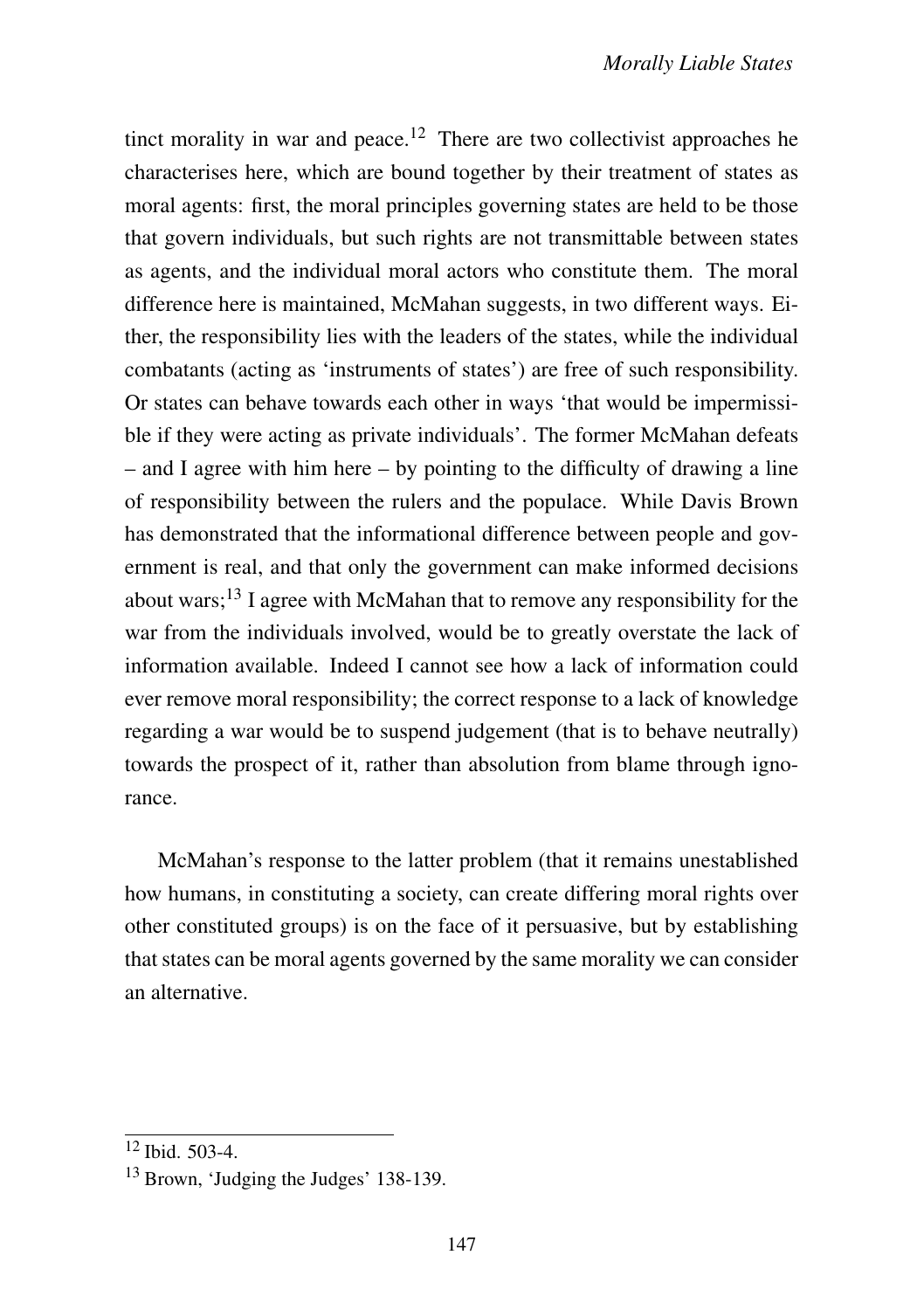#### II. States as Moral Actors

We first need to establish whether or not states can be considered moral actors who would be capable of being liable. It certainly seems to be the case that we hold states to be responsible for certain actions, in much the way that we hold other moral actors responsible. When a state or its agents wrong someone we expect them to apologise or offer compensation. McMahan seems to disagree though when he says: 'It is absurd to suppose that the sole responsibility for these [Nazi] killings lies with either an abstract collective, the German state, or with a handful of political and military leaders';<sup>14</sup> it is equally absurd, I would say, to think that when the Germans declared war on Poland it was in some sense the population or leaders of that country declaring war. It would furthermore be absurd to suggest that wars are melees of fighters spiralling out of control, as McMahan claims. Indeed McMahan accepts the involvement of states makes a major impact on war because it leads to 'greater coordination'.<sup>15</sup> This seems to be a purposeful understatement on his part. Wars differ from other kinds of conflict precisely because wars are constituted between *political communities*. <sup>16</sup> If we accept this then the only moral agents we have are states.

The possibility of the moral agency of states presents a problem for McMahan's theory. It is central to McMahan's argument for the moral liabilities of soldiers that the soldiers consider the just causes themselves, and having made their decision become morally liable or otherwise depending upon its correctness. We can at least establish that at the war's outbreak this is irrelevant – the soldiers have no role in declaration beyond that of their roles as citizens. Whether or not soldiers should fight or not is not so much a question of the morality of war as for political philosophy and their obligations to their states.<sup>17</sup> If the states are moral agents, then they are the relevant actors in this area of war. The asymmetry of moral liability lies between the states, and so

<sup>14</sup> McMahan, 'Laws of War' 504.

<sup>15</sup> Ibid. 505

 $16$  Orend, 'War'.

 $17$  A neglected question in relation to theories of war, see Baron, 'Dying for the State'.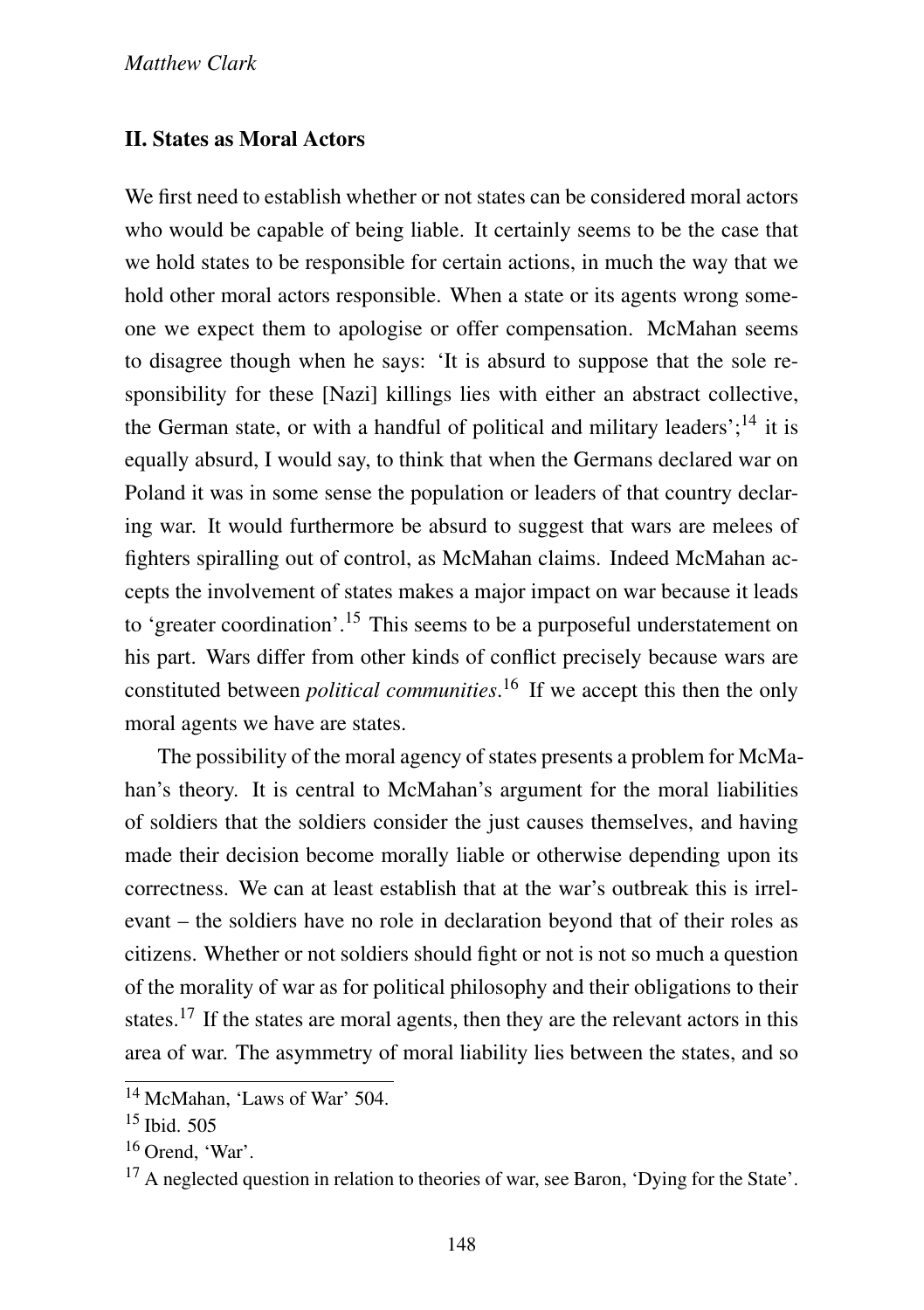in *jus ad bellum* states can be treated as moral agents governed by the same morality as individuals are every day.

Perhaps here, McMahan could counter that our intuitions about states as moral agents is misguided. By 'applying the principles that govern relations between individuals as if collectives were individuals' is misguided, as a collective 'does not have a single will ... a unitary good'. While I am doubtful that the good of defence cannot be considered a collective unitary good, I want here to sketch a quick defence of considering the correct apportionment of liability as a mark of the collective. If we accept that political communities are necessarily engaged in the initial instigation of a war, then when State A declares war on State B, two separate moral agents are confronting each other like you and I. In declaring war State A is the aggressor. If you accept that states can be moral actors (and I think we can), then they must be apportioned the moral liability (with appropriate considerations for just cause and proportionality). State A is now liable to harm, so State B has its right to self-defence. We have not introduced some special morality for state actors, nor erred in our apportionment of liability.

What though of *jus in bello*? To answer that we need to more clearly consider the relationship of states and their citizens. Citizens stand in a special relation to their state. A state is sovereign over its citizens and – in a standard social contract theory view – this *political* relation is one in which the citizen gives up some of their autonomy. As the state is the only possible agent for *jus ad bellum*, and as I have noted keeps the same morality as individuals, it seems coherent to maintain it as the agent during the war. If we do this though, do we not end up with a *jus in bello* which allows for any citizen of an aggressor state to be justifiably attacked? It need not be so. Citizens stand in a special relation to the state, but in turn the state stands in special relation to them. Not all citizens constitute the 'state' properly understood. Certain citizens are also functionaries, or constituent parts, of the state *ex officio*. The Government, Civil Service and armed forces are all state functionaries. As states are the liable moral agents of war, so are their functionaries: to attack them *in their role for the state* is to attack the state. This breaks down the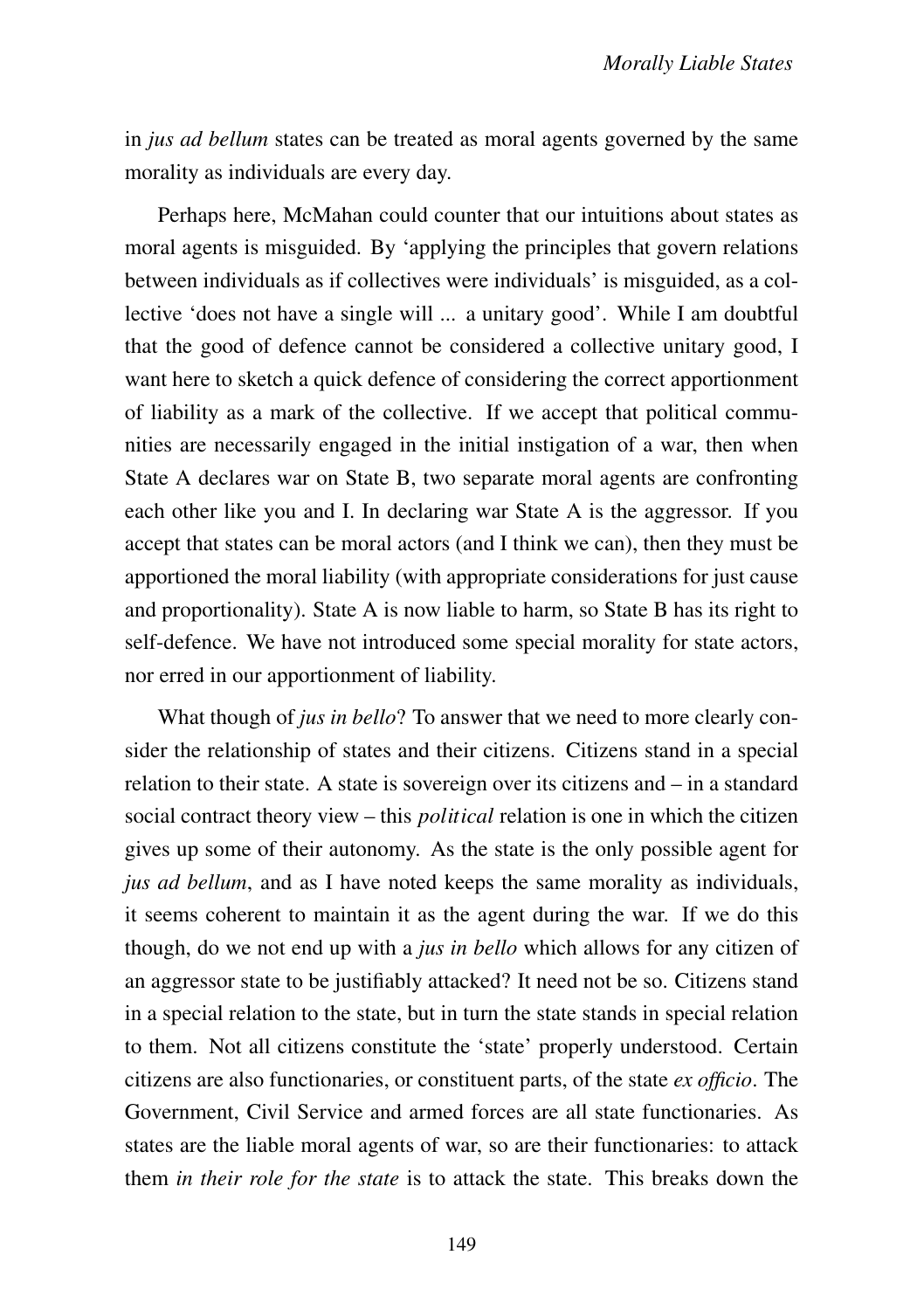### *Matthew Clark*

distinction between *jus ad bellum* and *jus in bello*, by maintaining intuitive morality with the state as the primary moral agent. It thus overcomes McMahan's insistence on considering individualst moral liability. In war it is only the states that matter.

Given that only states can be considered moral agents in war, and that they are governed by our intuitive ideas about moral liability both during *jus ad bellum* and *jus in bello*, we can now turn to the issue of considering the moral liability of soldiers. It is obvious that the moral liability of soldiers, following this argument, is irrelevant to the consideration of a just war and therefore to the laws of war grounded in it. Soldiers cannot be as persons morally liable in war. It is only *ex officio* as constituent functionaries of the state that they become valid targets, after considering the state's moral liability. It is also worth noting that valid targets for a defending nation are wider in this conception than in the standard laws of war, including 'civilian' politicians and public servants.

## **Conclusion**

To conclude, moral agency in war can only sensibly be ascribed to states, due to the special role conflict between political communities plays in constituting war. While maintaining the intuitive morality based in moral liability favoured by McMahan, this account allows us to maintain a separate morality for warfare. A *jus ad bellum* founded in the asymmetry of moral liability, and a *jus in bello* based on the continued right of a state to attack an aggressor state, and to target those citizens fulfilling their role as a constitutive functionary of it. The consideration therefore of a soldier's moral liability should not be taken into account by the laws of war. Only the moral liability of the state should. A soldier fighting for a morally liable state is herself liable insofar as she is a constitutive part of that state.